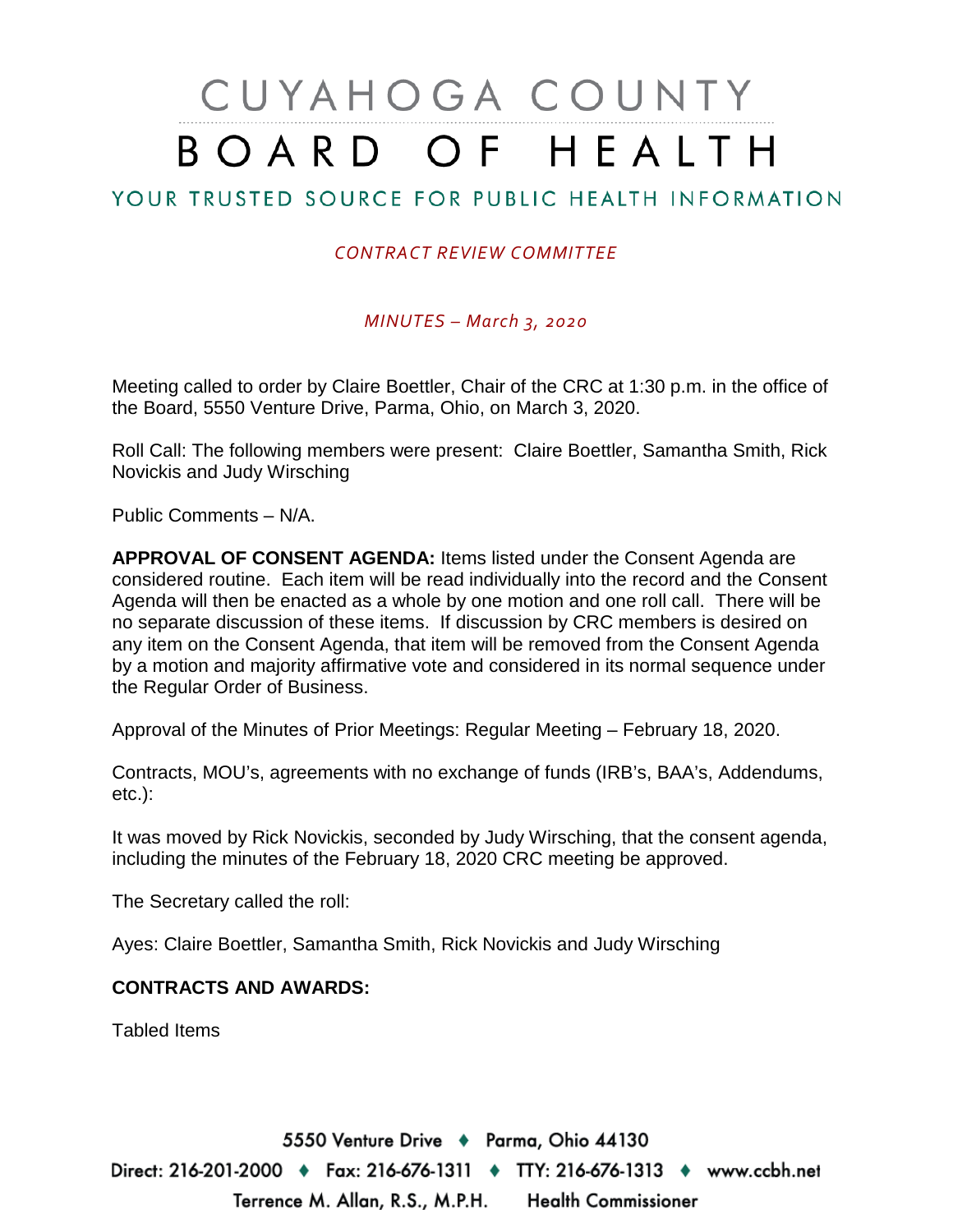None

New Items For Review

Bid/Quote Openings ≥ \$25,000.00

It was moved by Judy Wirsching, seconded by Samantha Smith that the following quote (CRC 2020-28) for 1716 – 1718 Taylor Rd., East Cleveland, Ohio 44112 be accepted as the lowest and best, and a recommendation that a contract be awarded to Paragon CMS in an amount not to exceed \$27,569.00 be submitted to the Board for approval (ref. enclosed).

The Secretary called the roll:

Ayes: Claire Boettler, Samantha Smith, Rick Novickis and Judy Wirsching

It was moved by Samantha Smith, seconded by Rick Novickis that the following quote (CRC 2020-29) for the purchase of mosquito briquettes be accepted as the lowest and best, and a purchase order be issued to Clarke Mosquito (ref. enclosed).

The Secretary called the roll:

Ayes: Claire Boettler, Samantha Smith, Rick Novickis and Judy Wirsching

Bid/Quote Openings < \$25,000.00

Lead Program Bid Openings Presented by: Stephanie McConoughey

It was moved by Judy Wirsching, seconded by Claire Boettler that the following quote (CRC 2020-30) for 1754 East 236th St., Euclid, Ohio 44117 be accepted as the lowest and best, and a contract be awarded to Paragon CMS in an amount not to exceed \$8,425.00 be approved (ref. enclosed).

The Secretary called the roll:

Ayes: Claire Boettler, Samantha Smith, Rick Novickis and Judy Wirsching

Expenditures: Contracts up to \$25,000.00

It was moved by Judy Wirsching, seconded by Rick Novickis that the contract (CRC 2020-31) with the following agencies under the 2020 NNPHI ACEs grant from January 1, 2020 through August 31, 2020 be approved:

5550 Venture Drive + Parma, Ohio 44130 Direct: 216-201-2000 ♦ Fax: 216-676-1311 ♦ TTY: 216-676-1313 ♦ www.ccbh.net Terrence M. Allan, R.S., M.P.H. **Health Commissioner**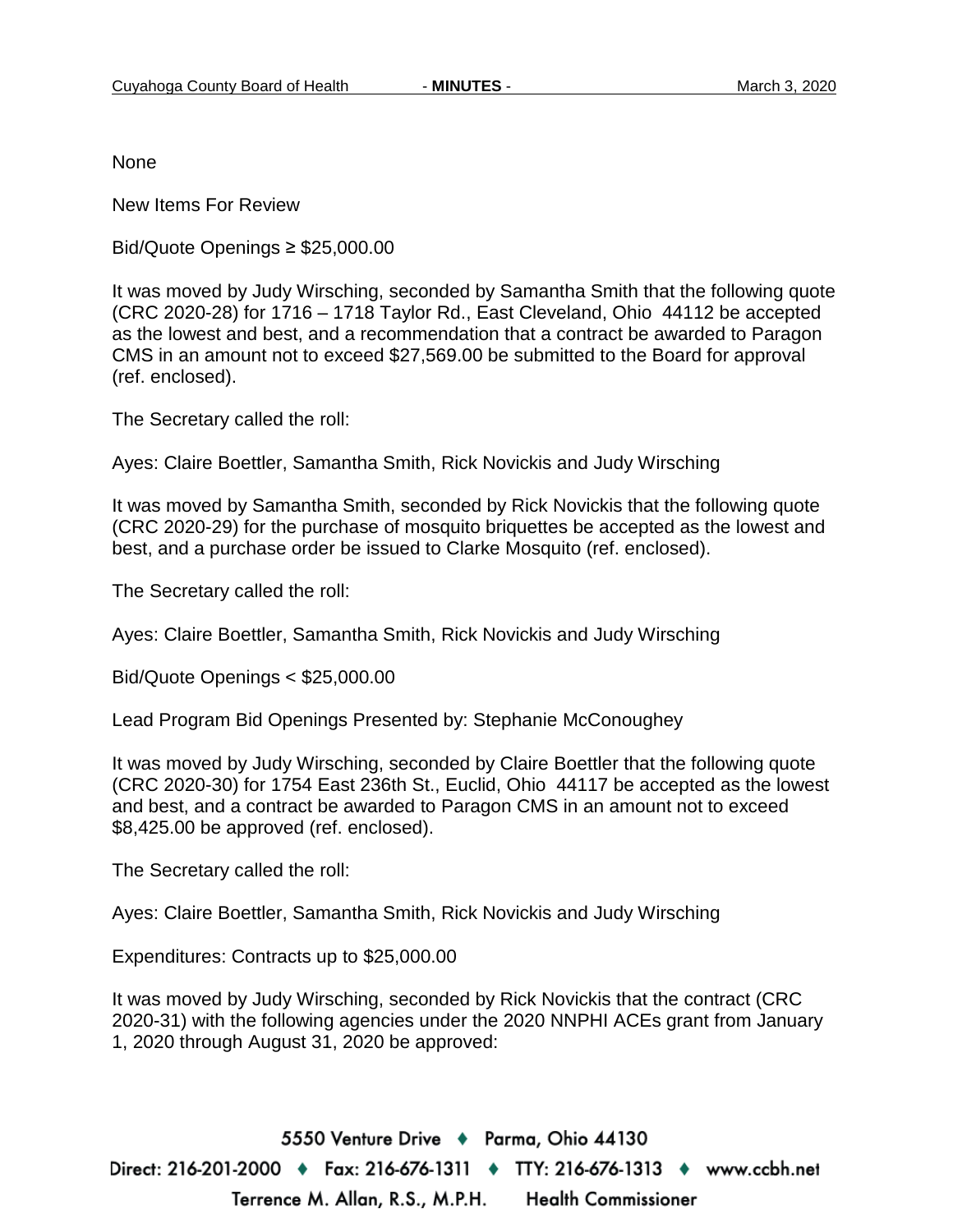A Vision of Change \$24,375.00 ADAMHS Board \$ 5,000.00

Amount to be paid not to exceed:

Presented by: Becky Karns

Purpose: A Vision of Change: To provide strategies and activities related to the prevention of ACEs and expanding the Creating Greater Destinies work; ADAMHS Board: To provide trauma informed care/ACEs education to law enforcement and community members and promote ACEs public awareness campaign.

Funding Source: 100% reimbursable through the FY2020 NNPHI ACEs Grant.

The Secretary called the roll:

Ayes: Claire Boettler, Samantha Smith, Rick Novickis and Judy Wirsching

It was moved by Samantha Smith, seconded by Rick Novickis that the agreement (CRC 2020-32) with the Center for Disease Detection (CDD) under the Reproductive Health and Wellness grant be approved. Amount to be paid to CDD shall be according to the per test rates as outlined in the agreement.

Presented by: Andrew Heffron

Purpose: To provide low cost gonorrhea and chlamydia testing for uninsured clients seen at Title X clinics.

Funding Source: 100% reimbursable through the Reproductive Health and Wellness grant.

The Secretary called the roll:

Ayes: Claire Boettler, Samantha Smith, Rick Novickis and Judy Wirsching

It was moved by Rick Novickis, seconded by Judy Wirsching that the addendum (CRC 2020-33) to the contract (CRC 2019-46 & CRC 2019-90 & CRC 2019-129) with Alyssa Sherer to increase the amount paid to Alyssa Sherer from \$24,000.00 to \$26,823.75 be approved.

Presented by: Andrew Heffron

Purpose: To serve as Nurse Practitioner in the CCBH Family Planning Clinic.

Funding Source: 100% reimbursable through the FY2019 Reproductive Health and

5550 Venture Drive + Parma, Ohio 44130

Direct: 216-201-2000 ♦ Fax: 216-676-1311 ♦ TTY: 216-676-1313 ♦ www.ccbh.net Terrence M. Allan, R.S., M.P.H. **Health Commissioner**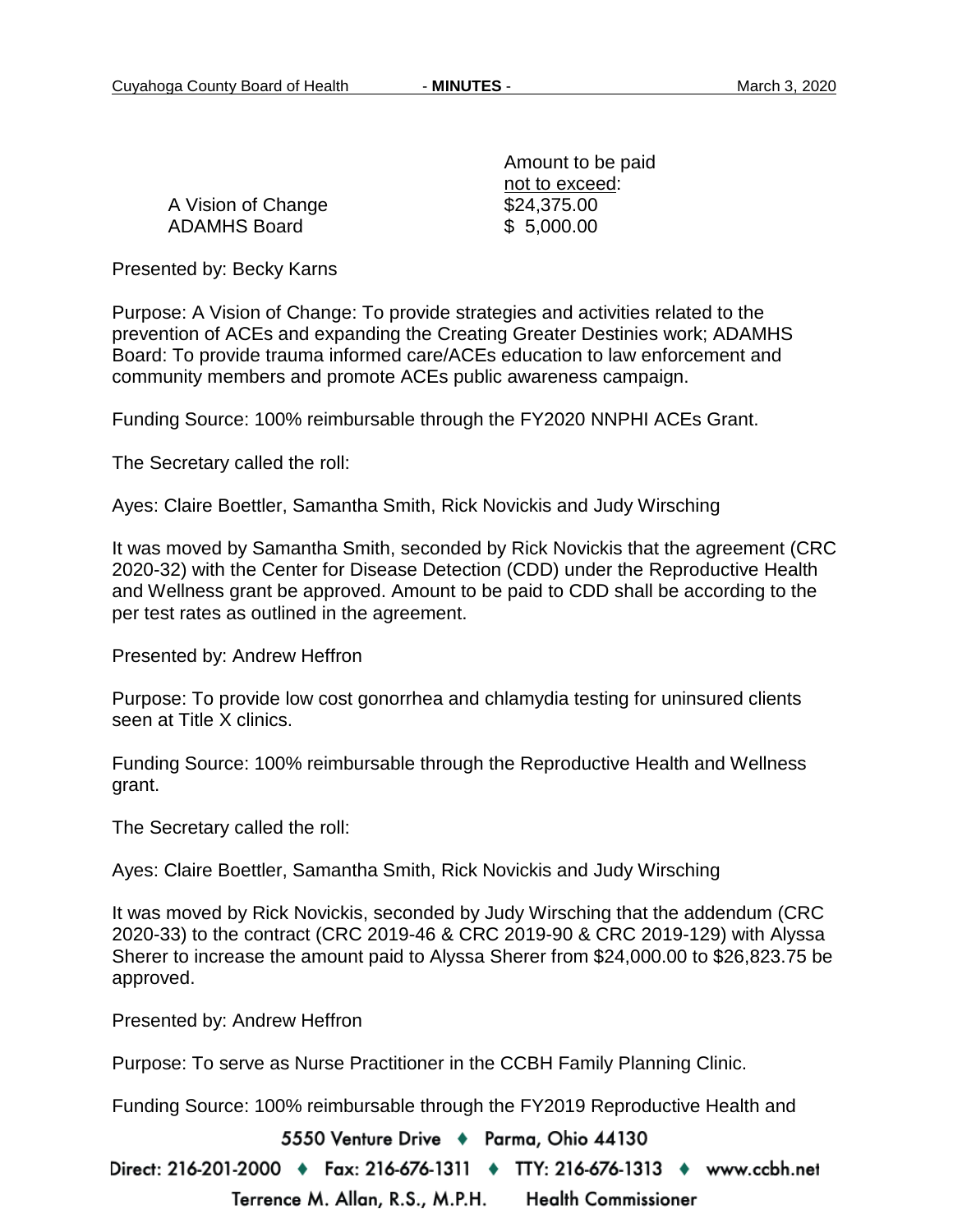- MINUTES -

Wellness grant.

The Secretary called the roll:

Ayes: Claire Boettler, Samantha Smith, Rick Novickis and Judy Wirsching

Revenue Generating Agreements up to \$25,000.00

None

**Contract Rescissions** 

None

Other Business.

Public Comment - N/A.

Thereupon, it was moved by Judy Wirsching, seconded by Rick Novickis, that the following Motion be adopted:

BE IT RESOLVED that the meeting be adjourned at 1:47 p.m.

The Secretary called the roll:

Ayes: Claire Boettler, Samantha Smith, Rick Novickis and Judy Wirsching

Committee Chair

Clerk

5550 Venture Drive + Parma, Ohio 44130 Direct: 216-201-2000 • Fax: 216-676-1311 • TTY: 216-676-1313 • www.ccbh.net Terrence M. Allan, R.S., M.P.H. **Health Commissioner**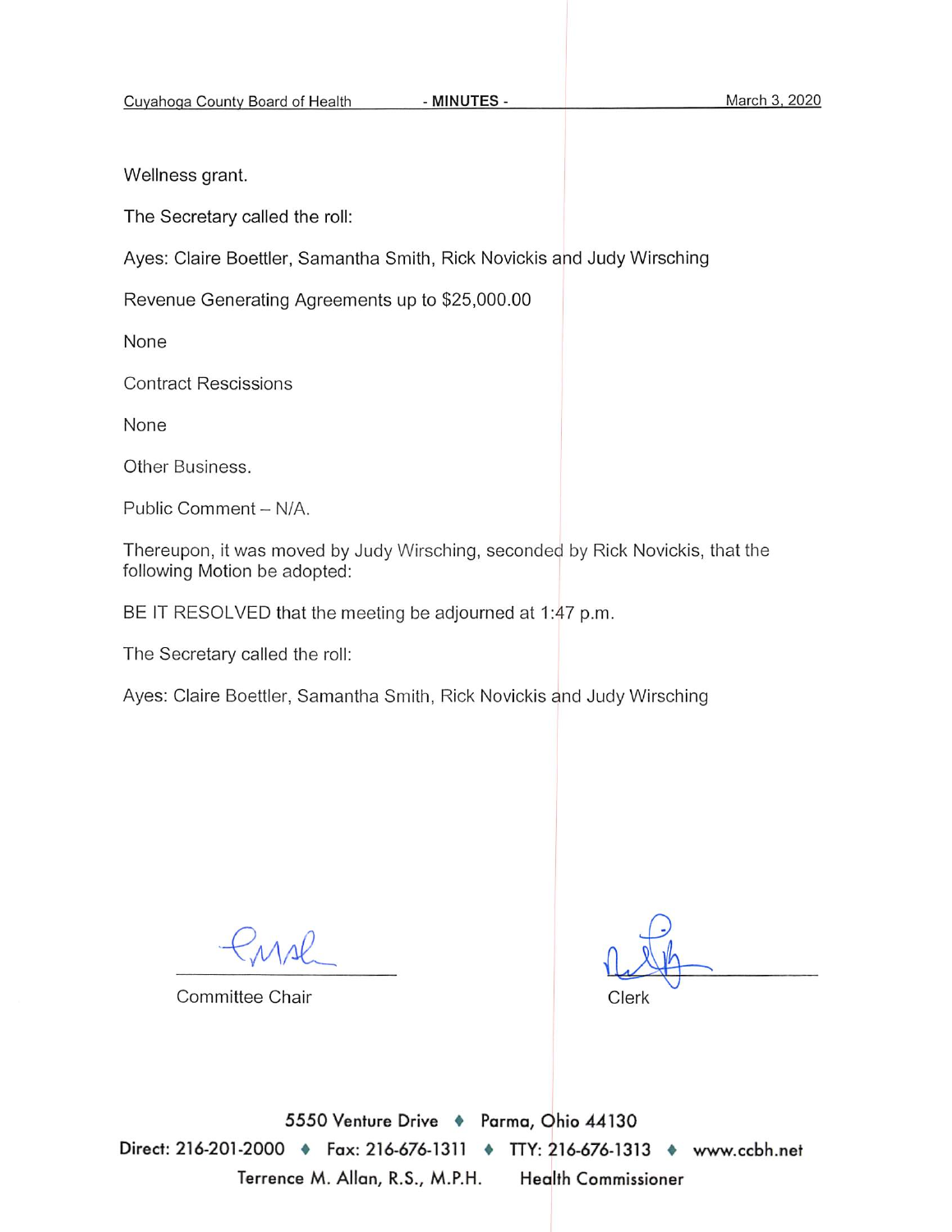## **CUYAHOGA COUNTY DISTRICT BOARD OF HEALTH**

## **QUOTE RESULTS**

#### **Project Address**

| Name:          | Mary Rice                                  |
|----------------|--------------------------------------------|
| Address:       | 1716-1718 Taylor Rd.                       |
|                | City, State, Zip: East Cleveland, OH 44112 |
| <b>CRC No:</b> | CRC 2020-28                                |

**The following quotes were received and opened:**

| <b>NAME OF CONTRACTOR</b>       | <b>QUOTE</b> | <b>LEAD</b> | HН      | <b>MATCH</b> |
|---------------------------------|--------------|-------------|---------|--------------|
| American Builders & Applicators | \$28,100     | \$24.950    | \$3,150 | \$4,950      |
| <b>Green Home Solutions</b>     | \$32,175     | \$29,175    | \$3,000 | \$9,175      |
| Paragon                         | \$27,569     | \$22,899    | \$4,670 | \$2,899      |
| <b>TNT Construction</b>         | \$29,350     | \$26,175    | \$3,175 | \$6,175      |

**ESTIMATE:** \$29,645.00 \$25,620.00 \$4,025.00

**Recommended award:** Paragon CMS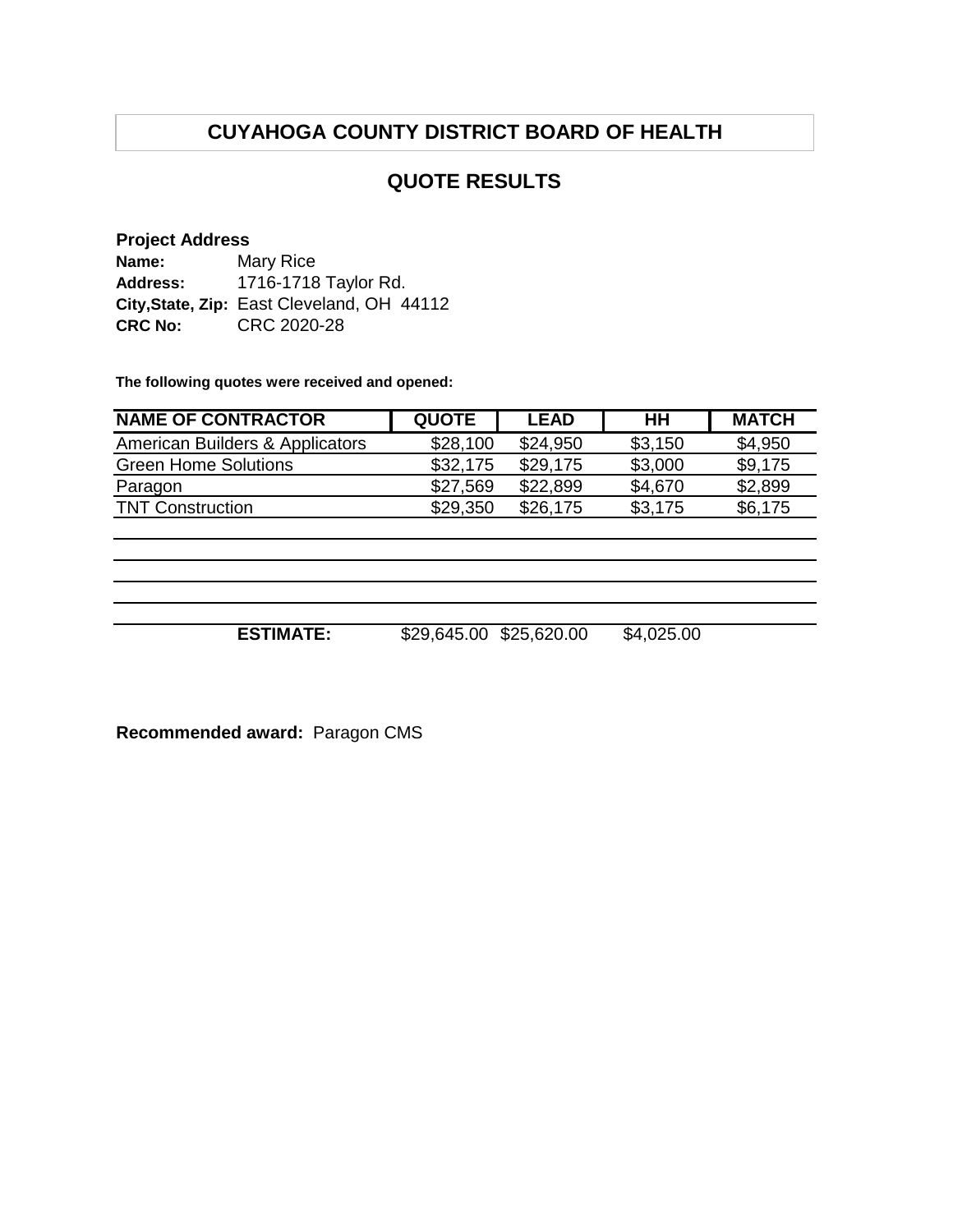## **CUYAHOGA COUNTY DISTRICT BOARD OF HEALTH**

## **RFQ RESULTS**

**Program:** Vector Control **Title:** Mosquito Briquettes **RFQ No:** 2020-1 **CRC No:** 2020-29

**The following quotes were received and opened on:** 

| NAME OF CONTRACTOR               | <b>RECEIVED</b>       | <b>QUOTE</b>                      |
|----------------------------------|-----------------------|-----------------------------------|
| <b>Target Specialty Products</b> | $2/14/2020$ @ 1:22 pm | \$41,650.00                       |
| Univar Environmental Sciences    | $2/17/2020$ @ 9:17 am | \$4,494.00 (only 1 item)          |
| Adapco                           | $2/25/2020$ @ 4:47 pm | \$7,008.00 (BS/Bti 90 day no Bid) |
| Clarke                           | 2/24/2020 @ 3:40 pm   | \$20,634.00                       |

#### **Recommended award: Clarke**

**Brief Justification: Best and Lowest complete bid of all products on spec sheet**